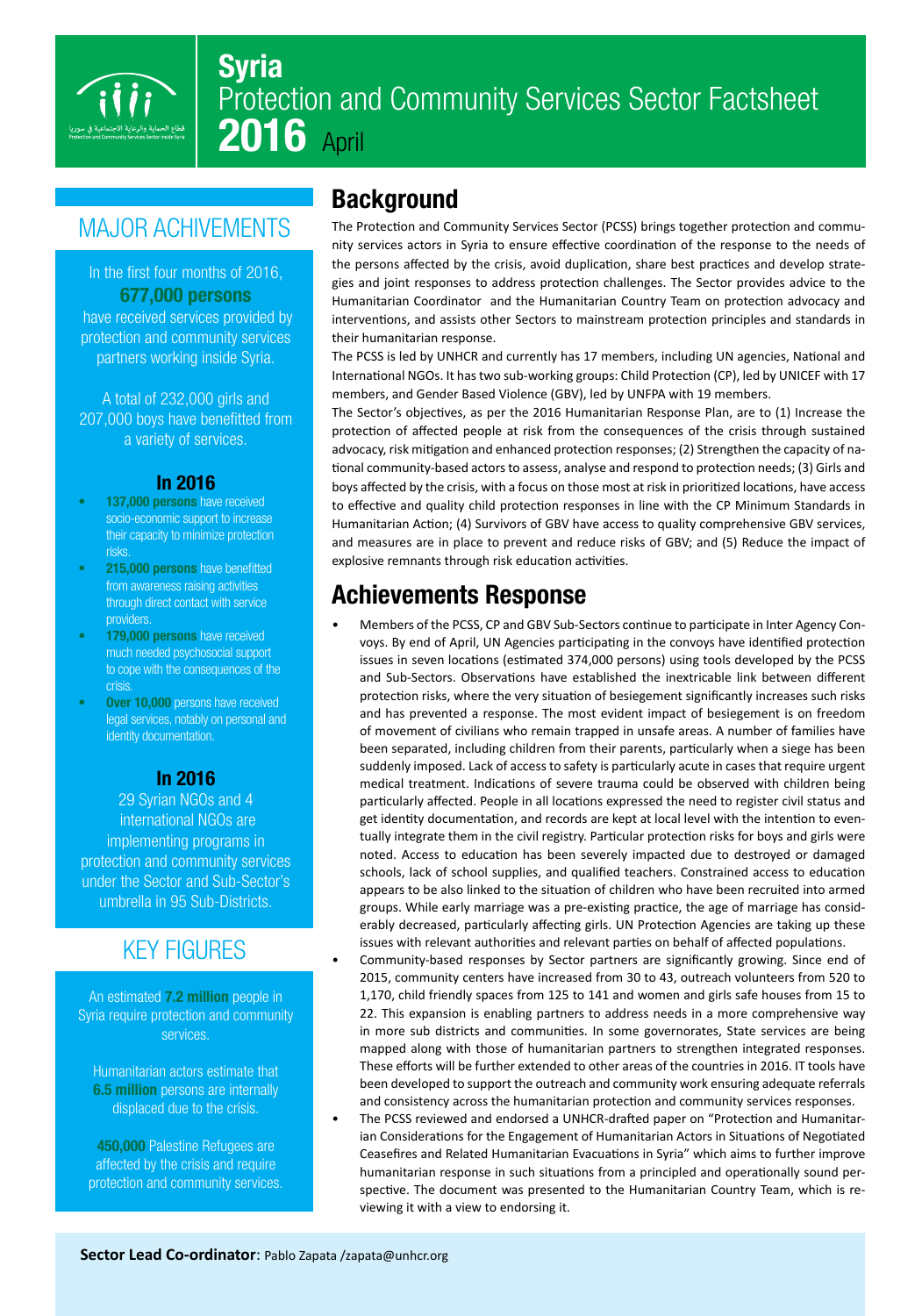# Gaps and Challenges

- In view of the rapid expansion of protection and community services, national partners are sharply increasing the number of staff who require specialized training.
- . Identification of protection and community services needs to better respond to the situation of affected population.
- Access to persons affected has improved throughout the year, and should be further increased to respond to the existing needs in protection and community services.
- There continues to be a gap in partners working on specialized areas, such as legal assistance and issues related to GBV and long-term capacity-building initiatives continue to be required to develop expertise.

### **Human Interest**

### Najwa's Story

Najwa and her family were forced to flee their home in Al-Salheen neighborhood in eastern Aleppo three years ago eventually moving to the Tishreen shelter in western Aleppo. "We fled our home under fire and heavy shelling. My eldest son, Mohammed was five months old back then. Thank God I managed to run carrying him in one hand and a small bag in the other hand." Her husband suffers from schizophrenia but she explains that his condition worsened after the displacement and losing his job. The rest of her family, including her parents and two siblings, were divided between Turkey and the Syrian coastal city of Jableh. She has not seen them for over three years. "My two daughters, Afifah (2), and Fatimah (1), were born in the shelter, I struggle every day to secure their needs" she says. Najwa and her family are benefiting from UNHCR's supported health care services, psychosocial support, and recreational activities provided by the community center supported by UNHCR inside Tishreen shelter.

UNHCR community centres are the base of operations for the provision of protection services to the community as well as a safe haven and a space for socialization, mobilization and interaction among the displaced and local communities. It provides the community with educational support, awareness raising activities, vocational training, in-kind assistance, psychosocial support and social activities. Each center throughout Syria serves over 1,000 persons per week.